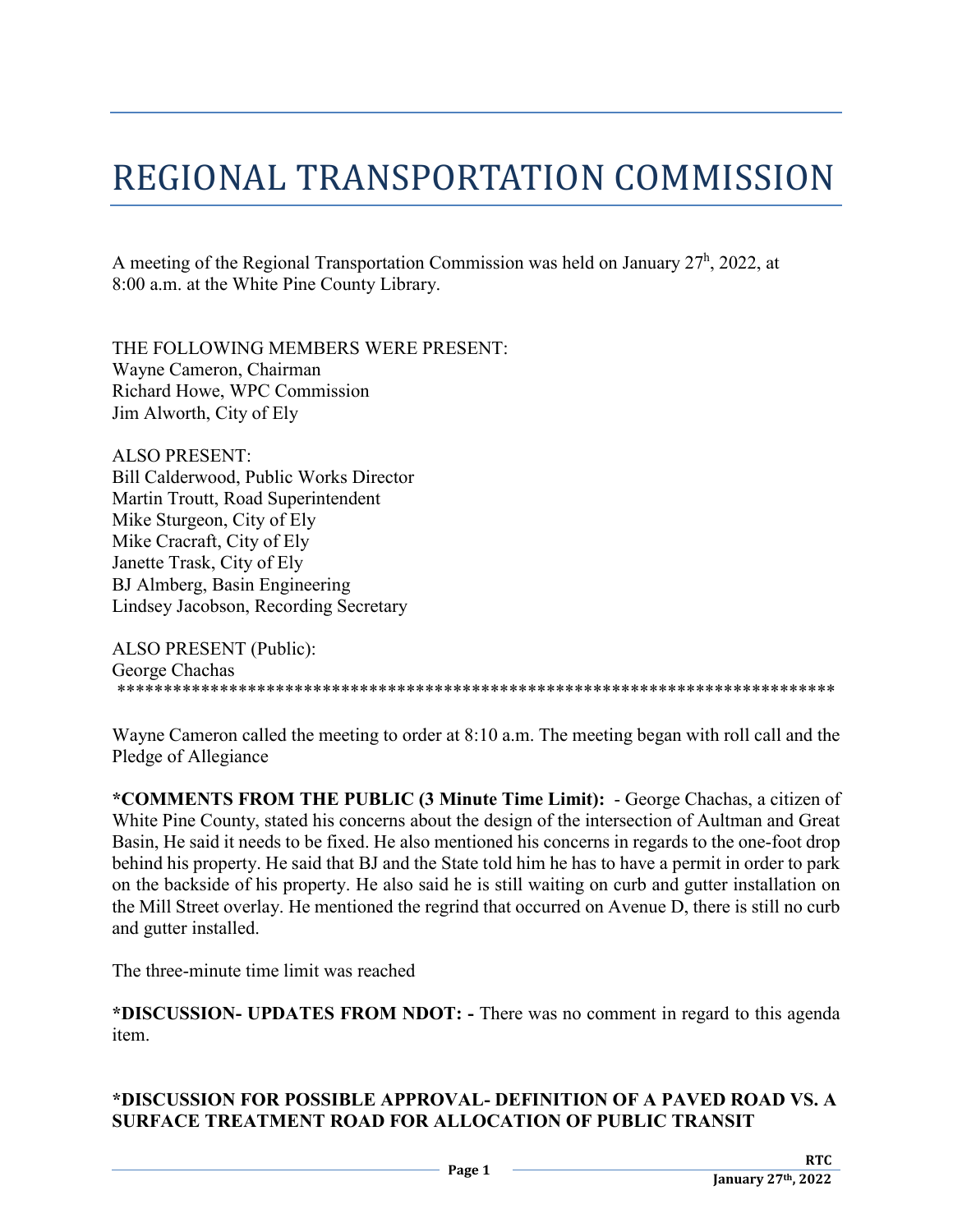**FUNDING:-** Jim Alworth asked for the definition of a paved road versus a surface treatment road. He expressed his concern about the City/County distribution miles and how they affect the allocation of public transit funds. Bill Calderwood said that the way they handle the percentages is the same way the state and other counties do as well. BJ stated that he doesn't think we want to reclassify how we report to the state or anything else, what he's specifically referring to is the county ordinance that created the public transit. That's the one that actually creates the divide between the City and County and has nothing to do really with how you report. BJ also pointed out how the County has so many more miles of roads versus the City only having roughly 52 miles. Richard Howe also expressed his concern about having to take on more roads since the population is growing.

The discussion among members and attendees continued and it was decided to table the agenda item and come back to it next meeting for more clarification.

Wayne Cameron motioned to come back to table this item. Richard Howe seconded the motion. The motion was approved 3-0

## *The wrong County budgets were printed out, so the order of items discussed was changed until new budgets were brought.*

**\*DISCUSSION/ACTION/POSSIBLE APPROVAL- CITY TENTATIVE FY2023 PUBLIC TRANSIT BUDGET: -** Mike Sturgeon went over the city's budget request for \$251,050.00. (See attached) He also explained all of the expenses and increases they foresee for the fiscal year 2023.

Jim Alworth made a motion to approve the city's tentative FY23 public transit budget of \$251,050.00. Richard Howe seconded the motion. The motion was approved 3-0.

**\*DISCUSSION/ACTION/POSSIBLE APPROVAL- CITY TENTATIVE FY2023 RTC BUDGET: -** The city presented its numbers for FY23 (see attached). Jim Alworth asked Mike Sturgeon if he considered price increases for his number figures, and Mike said yes. Jim asked about the Grizzley screening device, and if it's a portable unit, Mike explained what the unit is for and what they plan on using it for.

Wayne Cameron asked about the continuation of the Murry Street Project, BJ explained that the next phase is included in the figures, but they are going to try and roll about \$300,000.00 of that over into the next phase to finish the project.

Jim made a motion to approve. Richard seconded the motion. The motion was approved 3-0.

**\*REPORTS FROM BOARD MEMBERS: -** There was no comment in regards to this agenda item.

**\*APPROVAL OF RTC MINUTES (1.10.22):** - Members said the minutes looked satisfactory.

Jim motioned to approve the minutes. Richard seconded the motion. The motion was approved 3-  $\Omega$ .